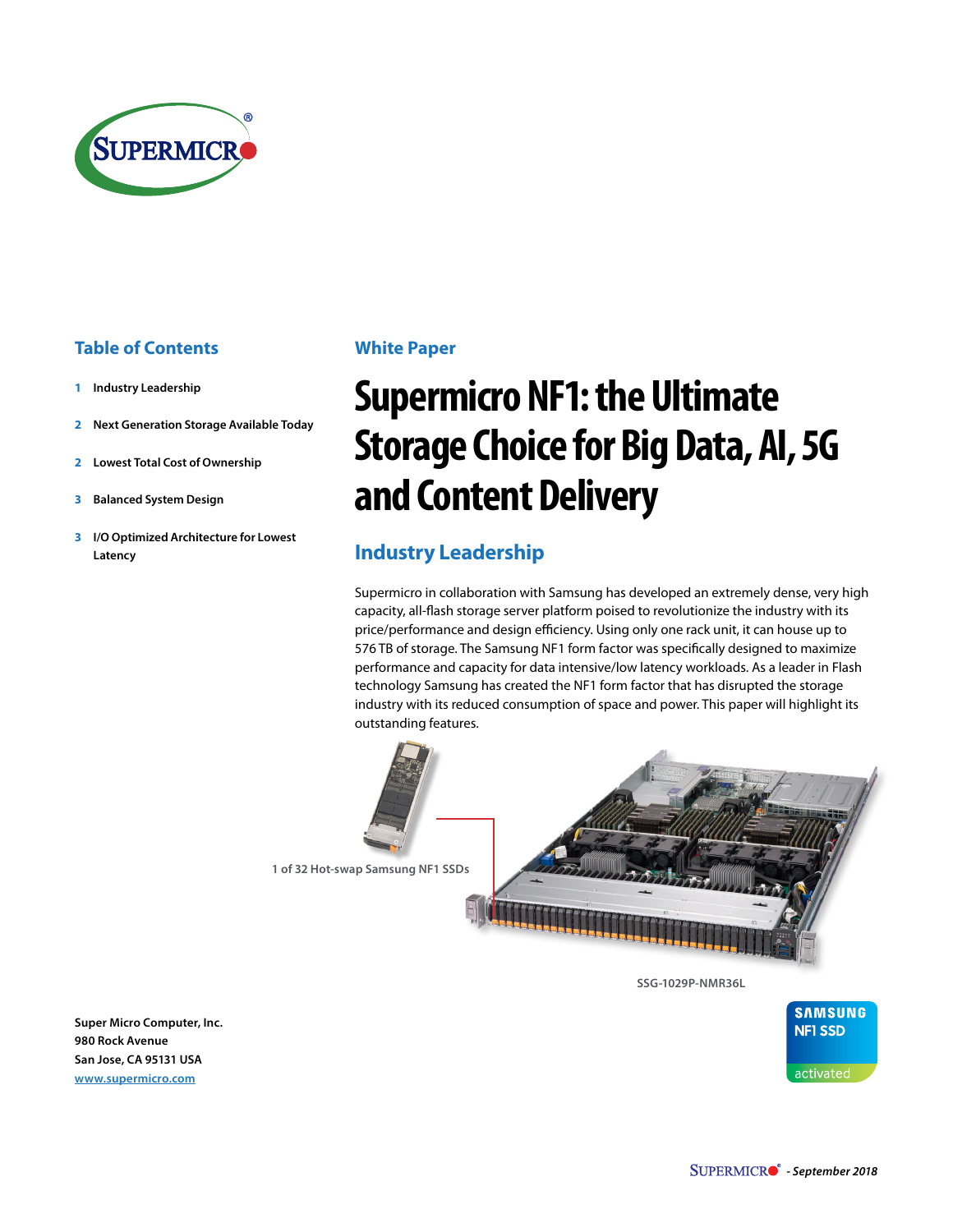<span id="page-1-0"></span>





#### **Key Features And Benefits Of Samsung NF1 SSD**

- **•** Easy to access and service with a front loading design
- **•** PCI-E 3.0 interface for up to 4 lanes
- **•** Compliant with NVMe 1.2 specifications
- **•** Hot-swappable and Power Loss Protection
- **•** 30.5 x 110mm, 4.38mm height
- **•** Available in 4-16TB capacities per drive



## **Next Generation Storage Available Today**

The NF1 server starts with a no compromise motherboard featuring dual Intel™ Xeon™ Scalable processors up to 205W, which provide up to 56 cores, and 24 DIMMs for 3 TB of system memory.

It has a switched PCI-E architecture which supports 32 NF1 devices as well as 4 additional hybrid device slots which can be NVMe or SATA with M.2 connections. It provides ample I/O with two 16 lane PCI-E cards as well as one 4 lane card. In addition to performance the system provides for high availability for non-disruptive operations with hot swap drives and power supplies.

The system provides 10M read IOPS, and 39 GB/s of read throughput. In addition it provides the best cost per GB among all-flash systems.

While many All-Flash systems are available, Supermicro's NF1 server is different in both its media density and overall end-to-end architecture, making it perfect for high capacity network edge applications. For example next generation 5G mobile service providers will need more storage capacity closer to their customers to deliver the best user experience.

For data analytics and AI applications, momentum has been building from using distributed/converged systems doing in-node batch processing, to the use of more compute intensive GPU systems without local storage. This makes dedicated All-Flash scale-out storage the topology of choice.

To achieve commercial success in both these application areas, the All-Flash platform must provide the lowest TCO, changing the decision from performance-at-all-cost, to a balance of price/performance and efficiency. The NF1 server strikes this balance perfectly.

#### **Lowest Total Cost of Ownership**

With an optimal thermal design NF1 server can support more flash devices, while consuming less power, (greater overall efficiency) in turn enabling the use of more

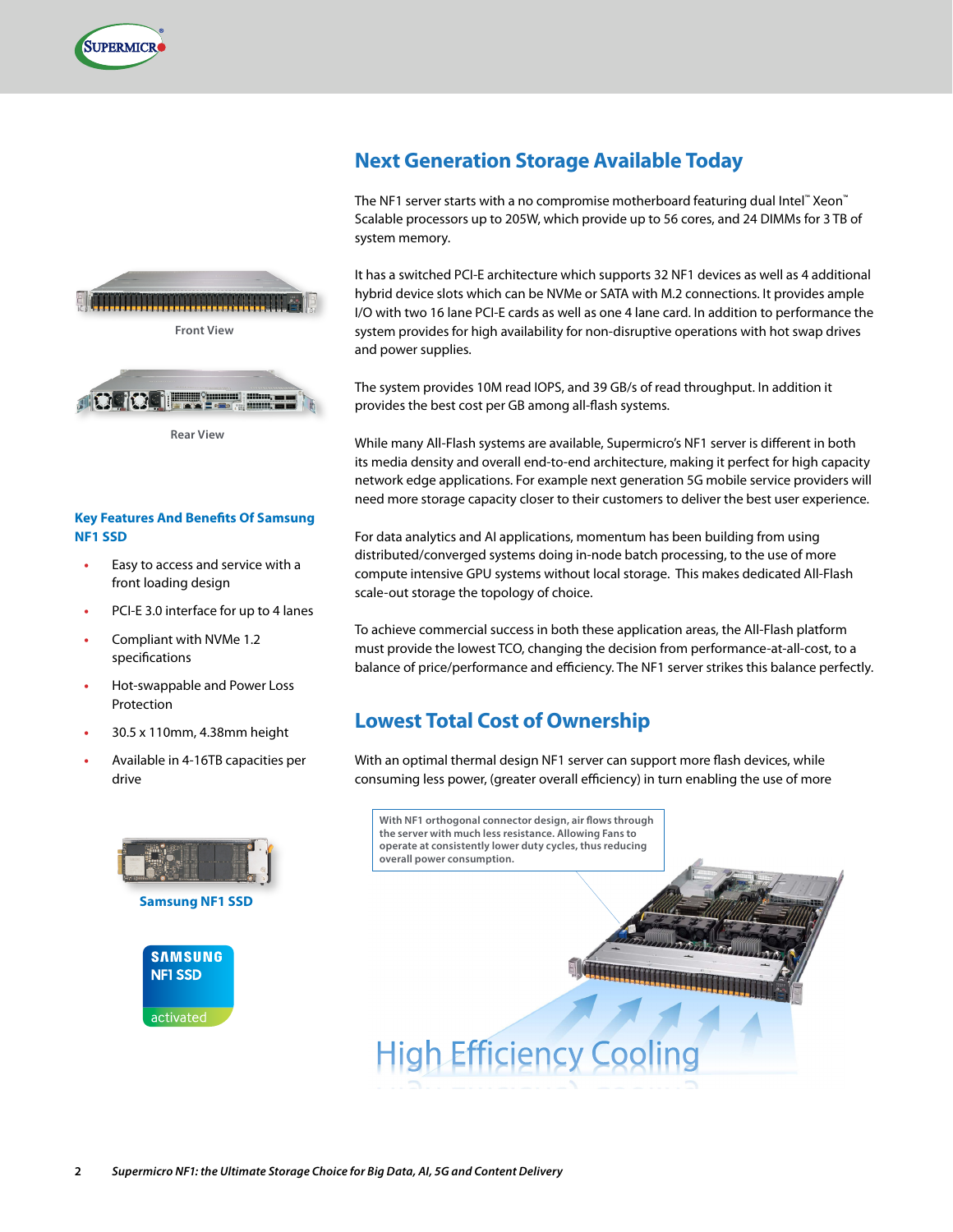<span id="page-2-0"></span>powerfull CPUs and Memory. This delivers the best/price performance All-Flash platform available. And all of this in a system with only 30" of rack depth making deployment easy in any size rack.

### **Balanced System Design**

The balanced system architecture splits resources evenly across CPU, networking and storage, this allows users to pin and provision IO resources for the lowest latency path from external clients to the NF1 storage devices, minimizing inter CPU communications over UPI (the Ultra Path Interconnect).

On the front end, with 2 PCI-E 3.0 x16 slots, the highest performing network interface cards (NICs) can be used to drive NVMe performance. Supermicro provides 25 Gigabit Ethernet speed for the same price others charge for legacy networks such as 10G. And this system is also available with support for 100 GbE, as well as Infiniband and Omni-Path, for those organizations that require the absolute highest performance.



**Figure 1.** *Best End-to-End Performance: Optimal I/O Paths From Networking to Media*

# **I/O Optimized Architecture for Lowest Latency**

System latency performance can be measured many ways; for a standalone compute node it may be measured from storage device to CPU. In the case of a storage server providing services to clients across a network, the PCI-E bandwidth for the NICs must also be considered. The NF1 server has a system topology offering high bandwidth and the lowest latency for external client applications.

With capacity projections for Flash more than doubling in the next 18 months, Supermicro's SSG-1029P-NMR36LNF1 server is the first system on the market featuring a compact next generation density optimized flash form factor, with the absolute best combination of performance, optimal power efficiency, and storage density. This gives users the best TCO, and competitive advantage compared to other flash form factors shipping today.